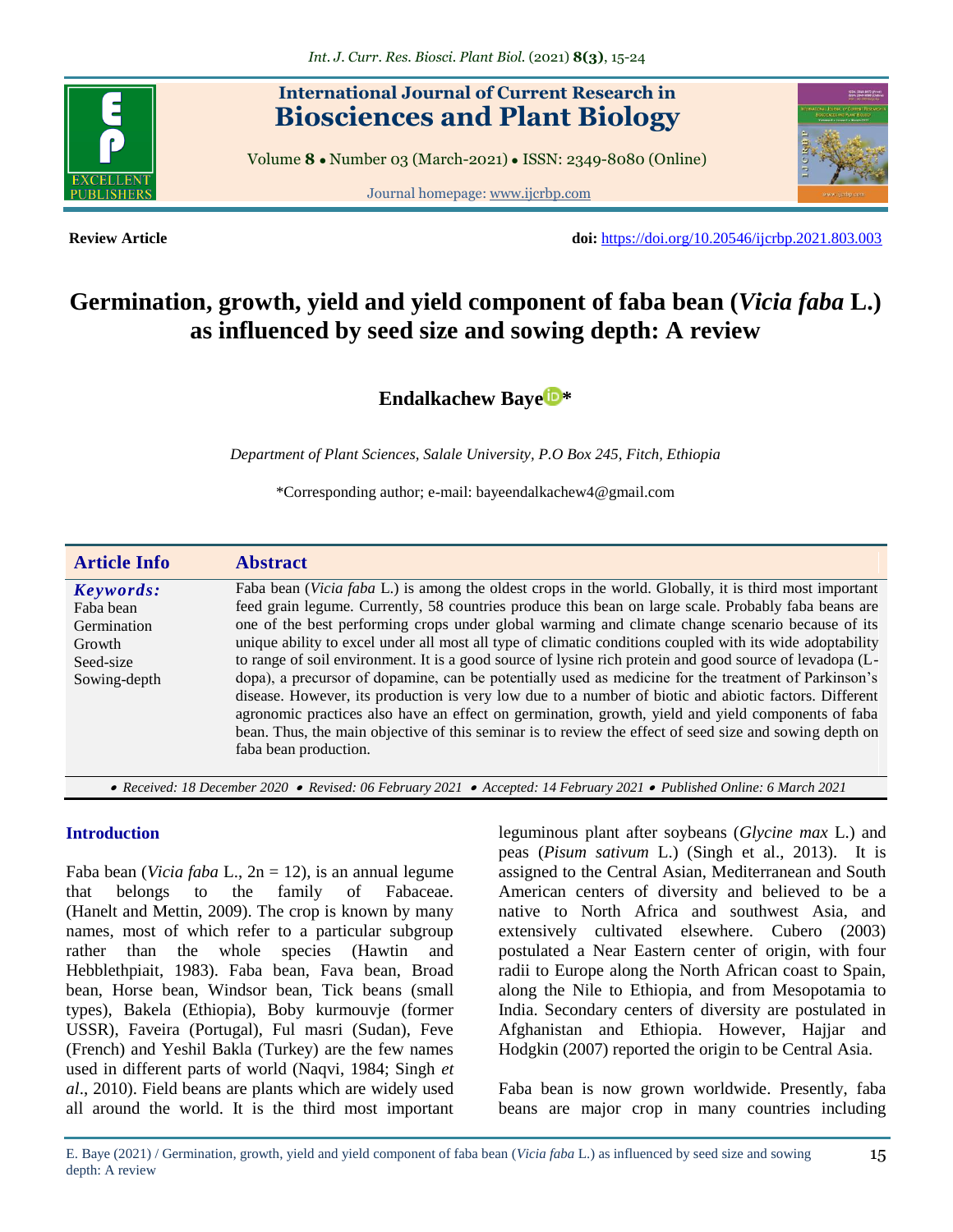China, Ethiopia and Egypt, and are widely grown for human food throughout the Mediterranean region and in parts of Latin America (Naqvi, 1984). According to FAO-stat data world average of faba bean productivity in 2017 was 1.5 t/ha and African average productivity was 1.3 t/ha, Egypt ranked first with 2.96 t/ha (FAO, 2017). Ethiopia was the second largest faba bean producer in the world next to China and accounts for about 12% of the world area and production with an average yield of 1.1 t ha<sup>-1</sup> (CSA, 2018).

Faba beans are major crop in many countries including China, Ethiopia and Egypt, and are widely grown for human food throughout the Mediterranean region and in parts of Latin America (Naqvi, 1984). It serves as daily food and cash crop in many parts of the country (Hawtin and Hebblewate, 1993). This legume crop is also known for its ability to form endosymbiotic association with root modulating Bactria (rhizobia) group called Rhizobium legumin Sarum by faba bean. It is also used as a human food in developing country and as animal food, mainly for pigs, horses, poultry and pigeons in industrialized countries. It is a common breakfast food in the Middle East, Mediterranean region, china and Ethiopia (Bond et al., 1985). This crop sometimes grown for green manure, and livestock feed. It is considered as cash crop. The straw can also use for brick making (Duke, 1981; Bond et al., 1985). It also plays a great role as cash crop, important sources of dietary protein and they correct important amino acid deficiencies and also it improves soil fertility (Abraham, 2008). Faba bean is an important pulse crop grown in the highlands (1800-3000 m.a.s.l.) of Ethiopia, where the soil and weather are considered to be congenial for better growth of the crop.

Faba bean has a great potential to be used as a source of nutrition for human feed, and as a  $N_2$  – fixing, legume can also play an essential role in enhancing soil fertility (El-Kholy et al., 2019). With this the crop has been cultivated almost in 58 countries of the world (FAO, 2009). Despite good coverage of the crop, very limited work has been done on its agronomic management and varietals improvement. Constraints that contribute to low productivity of faba bean include improper cultural practices and lack of good quality seeds leading to sub optimum plant stand resulting in poor yield (Singh et al., 2009, Singh et al., 2013). There are a number of cultural practices/agronomic practice that can affect the production and productivity of faba bean in the world. Some of this practice includes sowing depth, planting

density, seed size, fertilizer application and time of sowing among others.

Planting depth is critical, since the hard, dry seed takes longer to absorb water and germinate than those common beans (Singh et al., 2013). It is important to plant accurately in order to achieve good germination, emergence and high plant population (Srivastava et al., 2006). The depth of sowing is important in maximizing the potential of seedling emergence and crop yield. Too shallow sowing results in thin germination due to inadequate soil moisture at the top soil layer. On the other hand, deep sowing (e.g. beyond 6 cm) can significantly affect crop emergence and yield (Aikins et al., 2006; Mahdi et al., 1998). Many paddock situations can soon suffer a 5–10% yield loss as a result of poor seeding depth, with more extreme situations suggesting possible yield penalties as high as 15–20%, or more (Desbiolles, 2002). The main objective of seeding is to put seeds at a desired depth and spacing within the row. Uniform depth result in better germination and emergence and increase yield by minimizing competition between plants for available light, water, and nutrients (Karayel and Özmerzi, 2008).

Seed size is an important component in plant fitness. Seed size is an important physical indicator of seed quality that affects the emergence, plant growth and performance of the crop in the field (Adebisi et al., 2013). Indeed, the sowing of mixed seeds of a species may result in a non-uniform stand establishment, what may lead to heterogeneity in the plant vigor and size (Mishra et al., 2010). It is thought commonly to be an important focus of selection on the life histories of plants (Janzen, 1977), because the likelihood of dispersal (Howe and Kerckhove, 1980), germination (Putievsky, 1980) and survival (Schaal, 1980) can all depend on seed size. It is one of the most important characteristics of seeds that can affect seed development and has a special role in crop production. Grading of seed based upon their size and weights is a common practice in a majority of crops as it has been found to regulate the germination and subsequent seedling growth in many plants (Siddig et al., 2015). The size of sown seeds has an effect first on the rate of germination, then the percentage of germination, establishment, seedling vigor and finally the overall performance of different crop plants as reported by different researchers. For example, Leishman et al. (200) stated that seed size affects vigor, germination and seedling establishment. They also reported that small seeds gave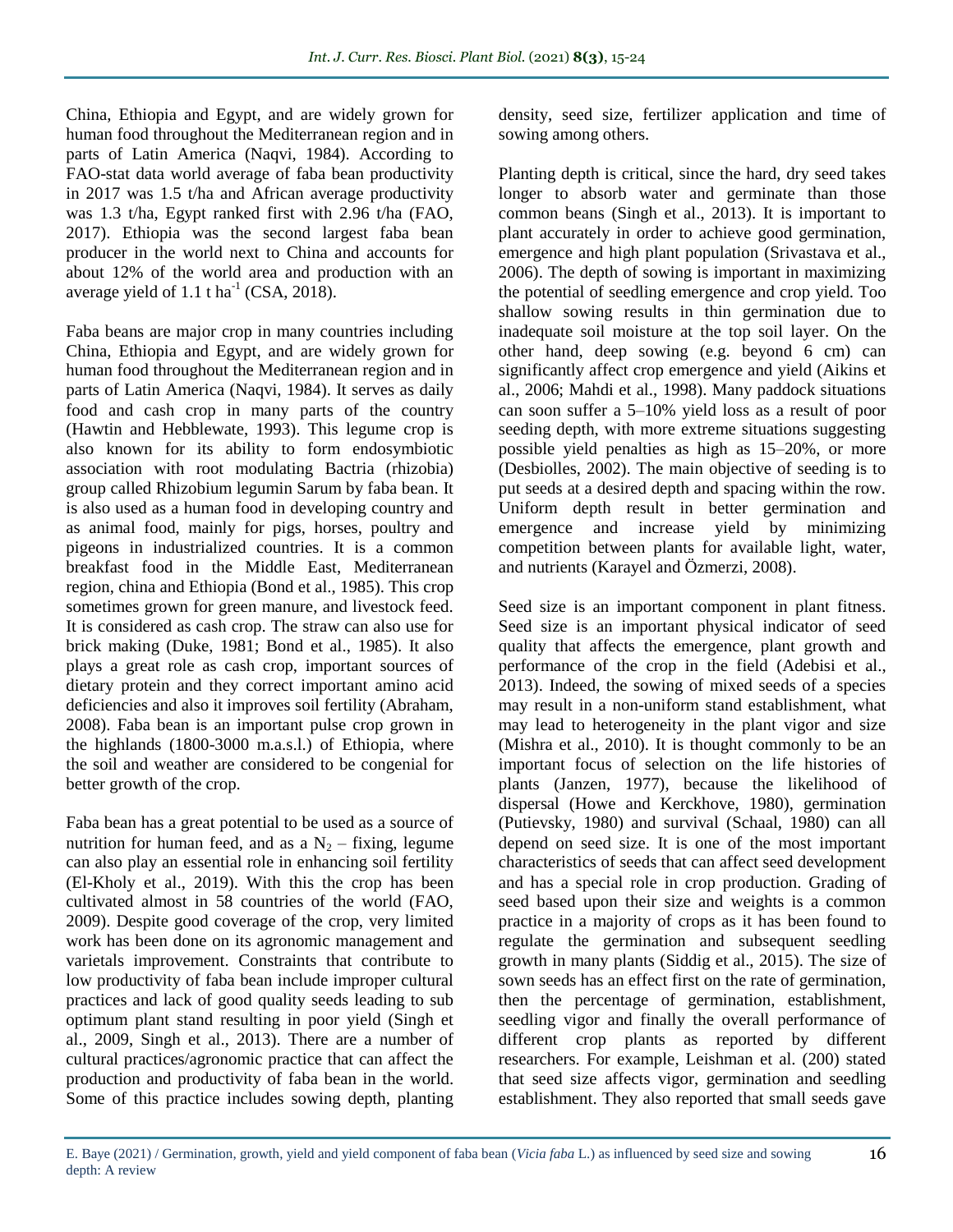higher growth parameters like number of leaves per plant, leaf area, root length and plant height. Seedling depth and seed size are the major factors influencing seedling emergence, stand establishment, and crop performance as reported by Lamb and Johnson (2004).

Faba bean is one of the most important food crops in the world particularly in developing countries like Ethiopia. As a result, a number of researches which focuses on agronomic features of faba bean have been conducted by researchers who are found in different countries of the world. However, there is a wide gap in review and documentation of works done on factors that affect the production and productivity of faba bean like seed size, sowing depth, planting density, sowing time, etc. Therefore, it is necessary to compile the already done works so far for easy access by users. Thus, the objective of this work is to review the effect of sowing depth and seed size on germination, growth, yield and yield component of faba bean.

#### **Production of faba bean in the world**

Faba bean (*Vicia faba* L.) is a much-valued food legume in the Middle-East, the Mediterranean region, China and Ethiopia (Muehlbauer and Tullu, 1997). It is originated from the Middle East in the prehistoric period. Seeds dated from 6250 BCE have been found in Jericho (McVicar et al., 2013). Now faba bean is widespread in Europe, North Africa, Central Asia, China, South America, the USA, Canada and Australia in 2012.

Faba production for food and feed was 4.5 million ton worldwide. The top 5 producing countries of faba bean are China, Ethiopia, and Australia, France and United Kingdom and account for more than 75% of world production. According to FAO report China alone produced 34% of all faba beans in 2013(FAO, 2014). However, its utilization and production has been declining in the last decades by 50% between 1960 to 2010 due to the replacement of traditional cropping systems by industrialized cereal-based systems (Jensen et al., 2010; McVicar et al., 2013).

#### **Economic importance of faba bean**

Field beans are mainly grown for seed production, which are used not only for animal feed but also for food. It is also grown for green forage because it has high nutritional value and crude protein content, but it is not the main reason for field beans growing. In addition, field beans are very suitable for crop rotation, because they improve soil fertility and leave good effect on after crops (Sahile et al., 2008). Due to the growing demand for crop products including crude protein sources and increasing pressure on economic and environmental requirements in agro-ecosystems, legumes also field beans could play a major role in the crop production system (Stagnari et al., 2017).

Faba bean (locally known as Kalimotor or Bakala) seed is used as human food in developing countries and as animal feed in industrialized countries. It can also be used as a vegetable, green or dried, fresh or canned. It is a common breakfast food in the Middle East, Mediterranean region, China and Ethiopia (Bond *et al*., 1985). Feeding value of faba bean is high, and is considered in some areas to be superior to field peas or other legumes. Sometimes it is grown for green manure. Large-seeded cultivars can be used as vegetable (Duke, 1981). Murinda and Saxena (1985) reported that faba bean fixe more nitrogen (135 kg N ha<sup>-1</sup>) than lentil and chickpea.

#### **Ecological requirements of faba bean**

Faba bean requires a cool season for best development. It tolerates nearly any soil type and grows best on rich loam soil. It is more tolerant to acid soil conditions than most legumes. Mahler et al. (1988) reported that in terms of nutrient availability best in pH values between 5.7 and 7.2 when pulse crops are grown on soils whose pH values are less than 5.6, they give low yields. It is considered to be the least drought resistant of legume crops. However, cultivars with higher water use efficiency have been developed (Bhattacharjee and Dey, 2014). Moisture requirement is high at about 9-12 weeks after establishment. In the tropics and subtropics, faba bean can be grown above 1200 m and up to an altitude of 2500 m (Eco crop, 2014). The crop is mainly cultivated in the mid and high-altitude areas characterized with elevation of 180 0 - 2250 and 2250- 3000 meters above sea level respectively (Mussa and Gamechu, 2006).

Growing season should have little or no excessive heat and optimum temperature for production ranges from  $18$  to  $27^{\circ}$ C (Duke, 1981). Evenly distributed annual rainfall of 650-1000 mm is ideal (Kay, 1979). The maturity period ranges from 90.220 days depending up on cultivars and climatic condition (Bond et al., 1985).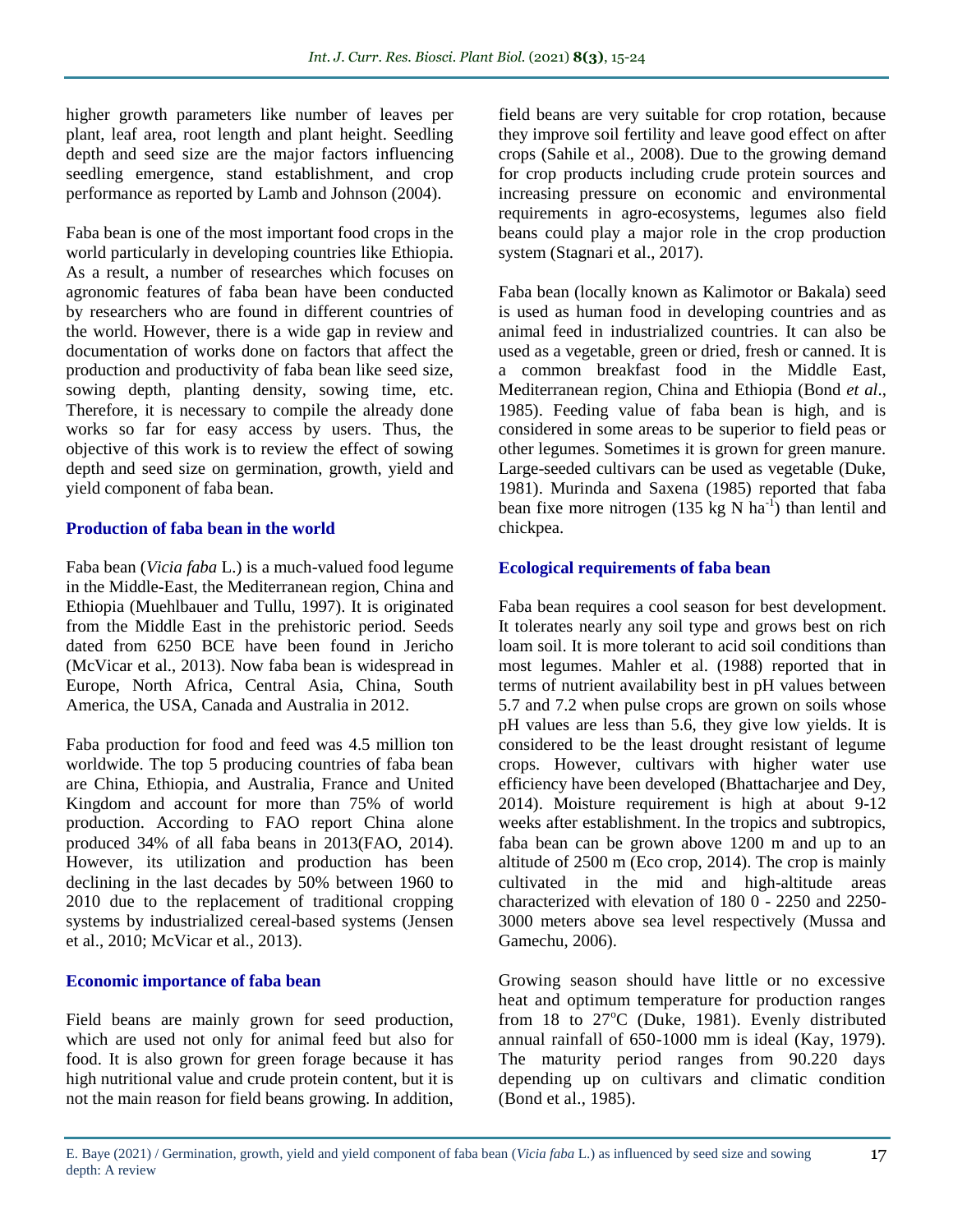#### **Effect of seed size and sowing depth on faba bean production**

#### **Effect of seed size and sowing depth on faba bean germination**

Seed germination is basic prerequisite for uniform and optimum plant stand per unit area. This is much more of significant, particularly for slow starter, faba bean is one of the slowest germinators, taking time 7-15 days (Singh et al., 2013). On another work Siddig et al. (2015) reported that first seed germination emerged 8 days after sowing and continued 8-14 days, days taken to initiate and complete the germination of seeds varied in different seed sizes. Faba bean requires a cool season for best development. It is grown as a winter annual in warm temperate and subtropical areas. Germination is first step toward the activation of life cycle, which takes place under favorable agroclimatic conditions. Time taken by plant to germinate is governed by depth of seeding, size of seed (reserve food material). Successful germination is based on size of seed (reserve food material) and length of plumose and coleoptiles of particular crops.

The time required by the faba bean seed is dependent both the size and sowing depth (Singh et al., 2010). According to Singh et al. (2012) each increase in depth of seeding delayed the germination by time taking more time to emerge. Medium depth of sowing takes (8.5day) significantly more (7.8 days) and less (9.5 days) time than shallow and deep depth of sowing respectively. Aikins et al. (2006) also indicated that the number of germinated seeds was greatly reduced with the increased depth of planting, too shallow sowing results in poor germination due to inadequate soil moisture at the top soil layer, deep sowing can also significantly reduce crop emergence and yield. Nabi et al. (2011) also reported the negative effect of deep sowing depth, who found that seedling emergence, was decreased with increased sowing depth in cotton. The deeper the seed is sown the more strength it needs to push its shoots above the soil surface.

Similarly, Umeoka and Ogbonnaya (2016) stated that telfairia seeds sown at 3cm and 6cm depths germinated faster than seeds sown at 9cm and 12cm depths. Seeds sown at 3cm depths had the highest significant percentage germination. The earliness in germination and the establishment of germinated seedlings on the ground of small seeds over larger and medium seeds is also reported in different wheat cultivars and rice by Lafond and Baker (1986) and Roy et al. (1996) respectively. These researchers stated that large seeds have slower germination rates than small seeds. The depth of sowing also has an effect on other phenological parameters like days to first flowering and days to maturity of faba bean (Singh et al., 2013). According to these researchers both parameters have better value at shallow depth and for every increase in sowing depth there is increase in both parameters. According to Singh et al. (2010) with the small, increasing in depth of seeding the days to onset of first flowering prolonged. Shallow depth of seeding, takes significantly minimum time (59.3 days) first flowering higher depth of seeding.

NDSU (2008) also reported that the ability of the germinating soybean seedling to push through a crusted soil decreases with deeper planting; and percent emergence decreased with increasing planting depth. These emergences of soybean seedlings decrease markedly if seeds are sown deeper than 5 cm. In contradiction to this Brown et al. (2003) reported the positive effect of deep sowing and stated that deeper sowing also reduces the number of seeds removed by birds and mice.

The time taken by the seed may also vary with the size of the seed sown. Boldness of seed had direct and positive bearing on early emergence. Extra bold seed size class taken minimum duration to germinate (7.2 days) whereas maximum was taken by small seeded group (10.5 days). Medium size seed class (M) took (8.7 days) significantly minimum and maximum time to 50% germination over small seeded group (10.5 days) and bold (8.0 days) and extra bold seed size class (7.2 days) respectively (Singh et al., 2010). Because, different size of seeds having different levels of starch and other food storage may be one factor that influences the expression of number of germinated seeds in faba bean (Siddig et al., 2015). Similarly, Hojjat (2011) reported that the germination parameters were significantly related by seed weight and large seed germinated early and showed better germination than small seeds of lentil genotypes. However, Gan et al. (2003) reported that using small seeds can reduce the production cost of chick pea by 15 to 20% by reducing the amount of seed needed per unit area. In another research Steiner et al. (2019) reported the earliness of small seeds over large seeds in peanut and suggest that the germination process of large seeds was delayed, when compared to small and medium seeds. This delay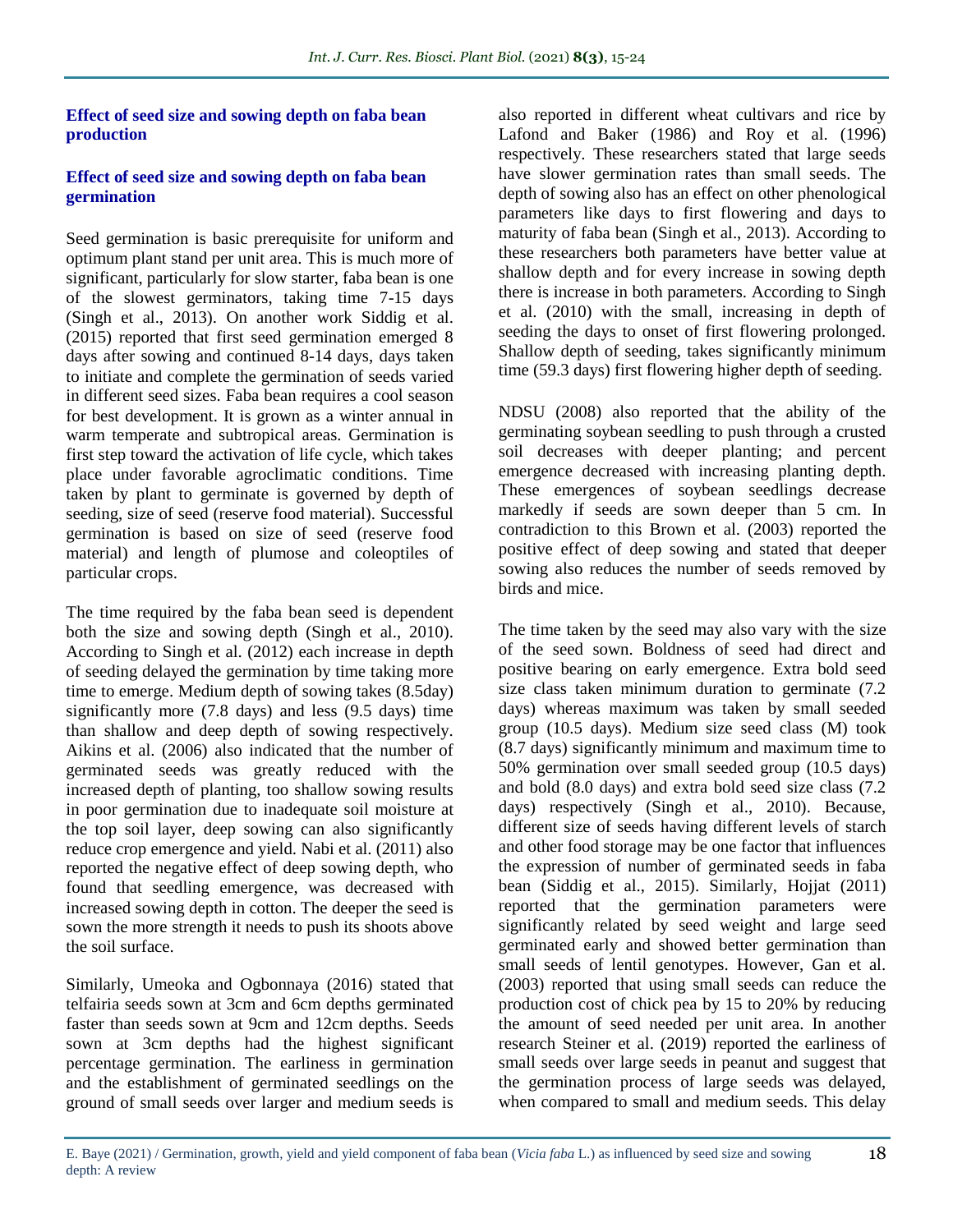occurred because large seeds need more water absorption than small seeds and, consequently, they take more time to germinate. Shahi et al. (2015) also reported that the germination speed index of wheat large size seeds is lower than those of the small and medium size seeds. The effect of both sowing depth and seed size on germination rate of seeds is also reported in another crop called telfairia by Umeoka and Ogbonnaya (2016). They reported that small and large seeds had significantly the highest and least germination rates respectively. However, a contradictory result was reported Saeed and Shaukat (2000) for seed size and germination in *Senna occidentalis* Link. The researchers reported that seed size/weight in *Senna occidentals* exhibited a significant effect on seed germination and emergence percentage with large seeds showing greater germination as well as emergence percentages.

Indira et al. (2000) also reported that seed size is a considerable and significant factor in the germination and early stage of plant growth. The non-significance effect of seed size on seed germination was reported from common bean by Lima et al. (2005) who found that seed germination was not affected by seed size with in different cultivars of faba bean. Shipley and Parent (1991) also found that seed germination percentage was not affected by seed size. Singh et al. (2013) also reported the non- significance of seed size on germination of 6 cultivars of common beans. On another research Singh et al. (2010) reported the occurrence of early and first flowering from faba bean plants raised from extra bold seeds over bold and small seeds.

The interaction between two factors was also recorded for days taken to fifty per cent germination. Small seeded seed size class took significantly minimum time (9.5 days) to germinate when sown at shallow depth over deep sowing (11.5 days). Quickest and slowest to complete 50 per cent germination by extra bold seeded group sown at shallow depth (6.5 days) and small seeded class (S) sown at maximum depth (12 cm) to the extent of 11.5 days (Singh et al., 2012). The interaction effect of sowing depth and seed size is also reported in cashew by Akos et al. (2017). Umeoka and Ogbonnaya (2016) also reported the interaction effect of seed size and sowing depth on germination and emergence. They found that small seeds sown at deeper depth (9 and 12 cm) germinated faster when compared with shallow depth (3 and 6 cm). Aikins et al. (2006) also stated that interaction between seed size and depth of planting

greatly reduced the number of germinated seeds with increased depth of planting, deep sowing can also significantly reduce crop emergence and yield. However, Siddig et al. (2015) reported contradictory result to both sowing depth and seed and stated that the effects of seed size and sowing depth on number of germinated seeds were not significantly different. Another negative effect of sowing depth also reported by Mahdi et al. (1998) and Schillinger et al. (1998) who stated that increasing sowing depths can enhance wheat establishment because of the higher soil-water content in the seed zone, resulting in better germination and emergence of seedlings.

#### **Effect of seed size and sowing depth on faba bean growth**

An important objective of seeding for improved crop performance is putting seeds at a desired depth. Seeds should be sown at a depth that increases the likelihood of germination, emergence and improved growth. The depth of sowing is important in maximizing not only germination and its related parameters but also the potential of plant height and other growth-related characteristics of plants (Aikins et al., 2011). Height of fava bean plant is largely governed by its genetic makeup and their growing environment. Fava bean employs a high degree of plasticity (Hodgson and Blackman, 1956). Shallow depth of seeding at  $(D_1)$ recorded significantly taller plant compared to deep seeding  $(D_3)$  (Singh et al., 2010). In their experiment they also recorded the highest number of reproductive branches per plant at lower sowing depth than deeper depth. Siddig et al. (2015) reported that the length of a seedling in centimeter and number of leaves per plant decreased from 22.4 to 21.8 cm and 11.2 to 10.4 respectively as the sowing depth of faba bean seeds increased from 5 cm to10 cm.

Aikins et al. (2011) also reported the decrease in plant height and number of leaves per plant with an increase in sowing depth of soybean. They recorded the tallest plant height and the highest number of leaves per plant in soybean from seeds sown at a depth of 5 cm and the value decreased as the depth of sowing increases to 9 cm. They also reported the negative interaction of increase in sowing depth with stem girth in soybean and found that the stem girth obtained from seeds sown at a shallow depth (3 and 5 cm) is greater than that of plants raised from sees sown at deeper depth (0 8 and 9 cm). The effect of sowing depth on growth parameters is also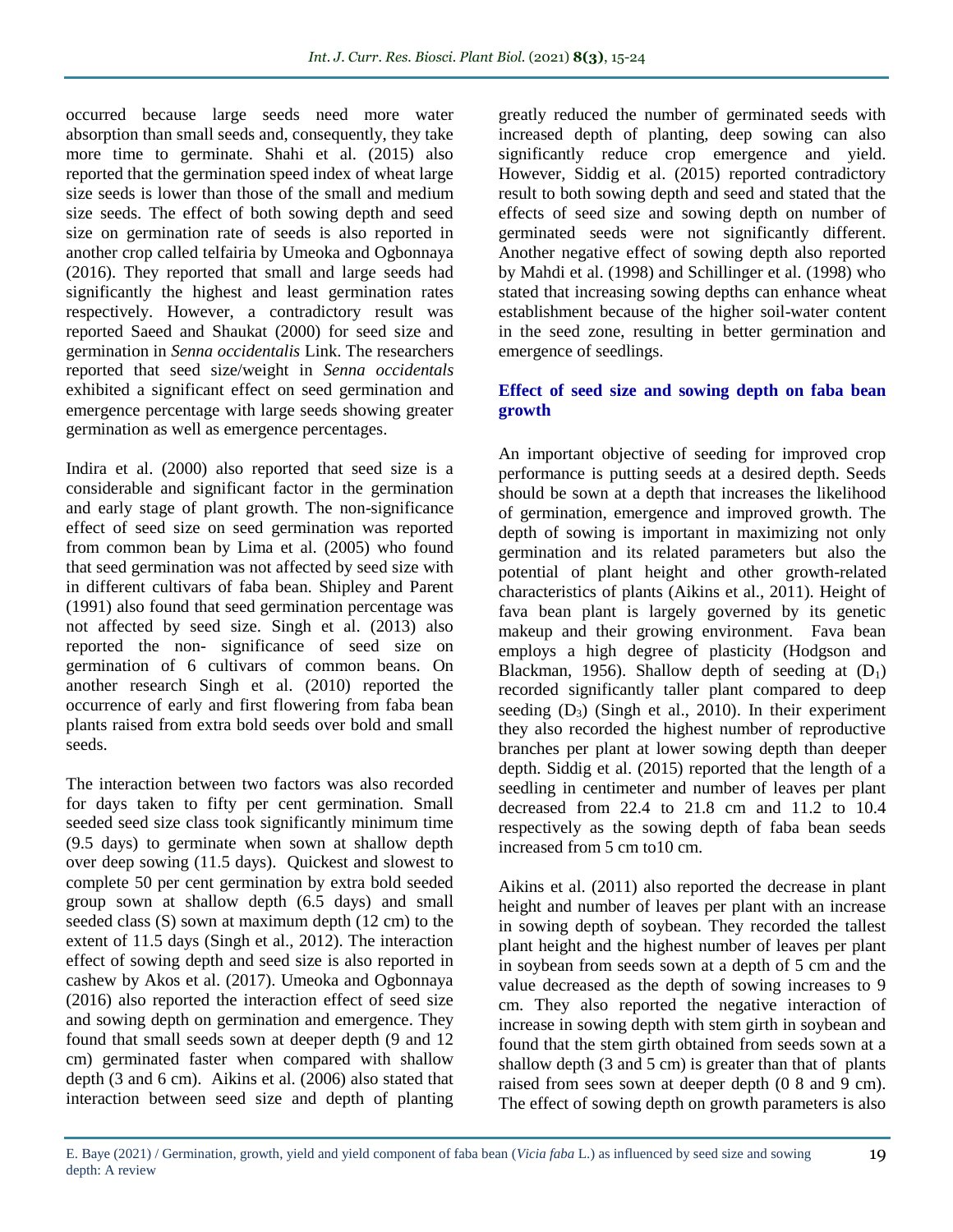reported in another crop called telfairia by Umeoka and Ogbonnaya (2016). Seeds sown at shallow depth(3cm) depths had the highest significant plant heights, root shoot ratio and leaf area than seeds sown at deeper depth (9 and 12 cm). The negative effect of sowing depth on seedling height after 12 cm in Cashew is also reported by Akos et al. (2017). The higher height of seedlings was reported from shallow depth of sowing.

The size of seeds sown also have its own effect on plant height, number of reproductive branches per plant and number of leaves per plant of faba bean plant. According to Singh et al. (2010), both plant height and number of reproductive branches per plant was higher small seed size and stated that both growth parameters decreased with an increase in seed size In another research Kondra (1975) found that Medium seed size class produced tallest plant, significantly superior over small (S) and extra bold (EB), whereas smallest plant was recorded in small seed size class. The effect of both sowing depth and seed size on growth parameters of plants is also reported in another crop called telfairia by Umeoka and Ogbonnaya (2016). Small seeds gave significantly the highest leaf number per plant, leaf area, root length, relative growth rate and leaf, stem and root dry weights. In their work large seeds had statistically the least result of the above parameters.

Dhillon and Kler (1976) also noted that plants established from small-seeds soybean varieties yielded more leaves and shoots than those established from large-seeded varieties. However, Siddig et al. (2015) reported the increase growth parameters of faba bean like seedling length, number of leaves per plant, with an increase in seed size of faba bean. Other contradictory idea is also reported from Senna occidentalis Link by Saeed and Shaukat (2000). The found that small seed category showed lesser seedling growth while large seeds showed greater seedling growth i.e., root and shoot growth of seedlings was greater in case of large seeds. Similarly, Mian and Nafziger (1994) reported a direct relationship of seed size with seedling shoot and root weight. Seedling root and shoot length for big bluestem also have been shown to be positively correlated with seed size (Springer, 1991). The increase in growth parameters of plants with an increase in seed size is also reported by Lima et al. (2005) particularly for common bean cultivars.

The significant interaction among the treatment combination (seeding depth and seed size class) also have an effect on growth parameters of faba bean. The highest plant height (88.7 cm) was noticed when medium size seed class was sown at shallow depth, whereas minimum (79.4 cm) was noticed in case of small seed class and deeper depth of seeding. Shallow depth and medium seed class combination produced tallest plant (88.7 cm) than small seed class sown at any depth of sowing and extra bold seed class (EB) sown at 8 cm and 12 cm depth (Singh et al., 2012). They also reported the decrease in the number of reproductive branches per plant with an increase in sowing depth.

# **Effect of seed size and sowing depth on faba bean yield and yield component**

The production and productivity of crop plants is dependent on the performance of that crop at different stages of its growth. Yield and yield components have their own share on overall production and productivity. Intern the response of yield and yield components can be affected by a number of factors. Among the many factor's selection of appropriate agronomic practices (Seed size and sowing depth) play a significant role. According to Singh et al. (2013) sowing depth have an effect on a number of yield and yield components of faba bean like number of pods per plant, pod length in cm, number of seeds per pod, seed yield per plant in gram, seed yield in kg per hectare and 100 seeds weight (g). Based on the result of these researchers' number of pods per plant, pod length (in cm) and 100 seeds weight (in g) were higher at shallow depth of sowing (5 cm) compared with higher depth of sowing (10) and the values decreased as the sowing depth increased. However, the remaining yield related parameters (grains per pod, seed yield per plant and seed yield per hectare) have better value at moderate sowing depth.

Singh et al. (2010) found the significance effect of sowing depth on number of pods per plant and pod length in cm in faba bean. The higher number of pods per plant (54.2) and the tallest pod length (4.36 cm) were found at shallow sowing depth and the values decreased with an increase in seeding depth. According to Singh et al. (2012) the sowing depth have a significance effect on a number of yield and yield component of faba bean like number of grains per pod, number of pods per plant, pod length in cm, seed yield (g/plant), 100 seeds weight and yield in kg/ha. The higher value of all these parameters were found from seeds sown at shallow depth and the values decreased as the depth of sowing increased. The significance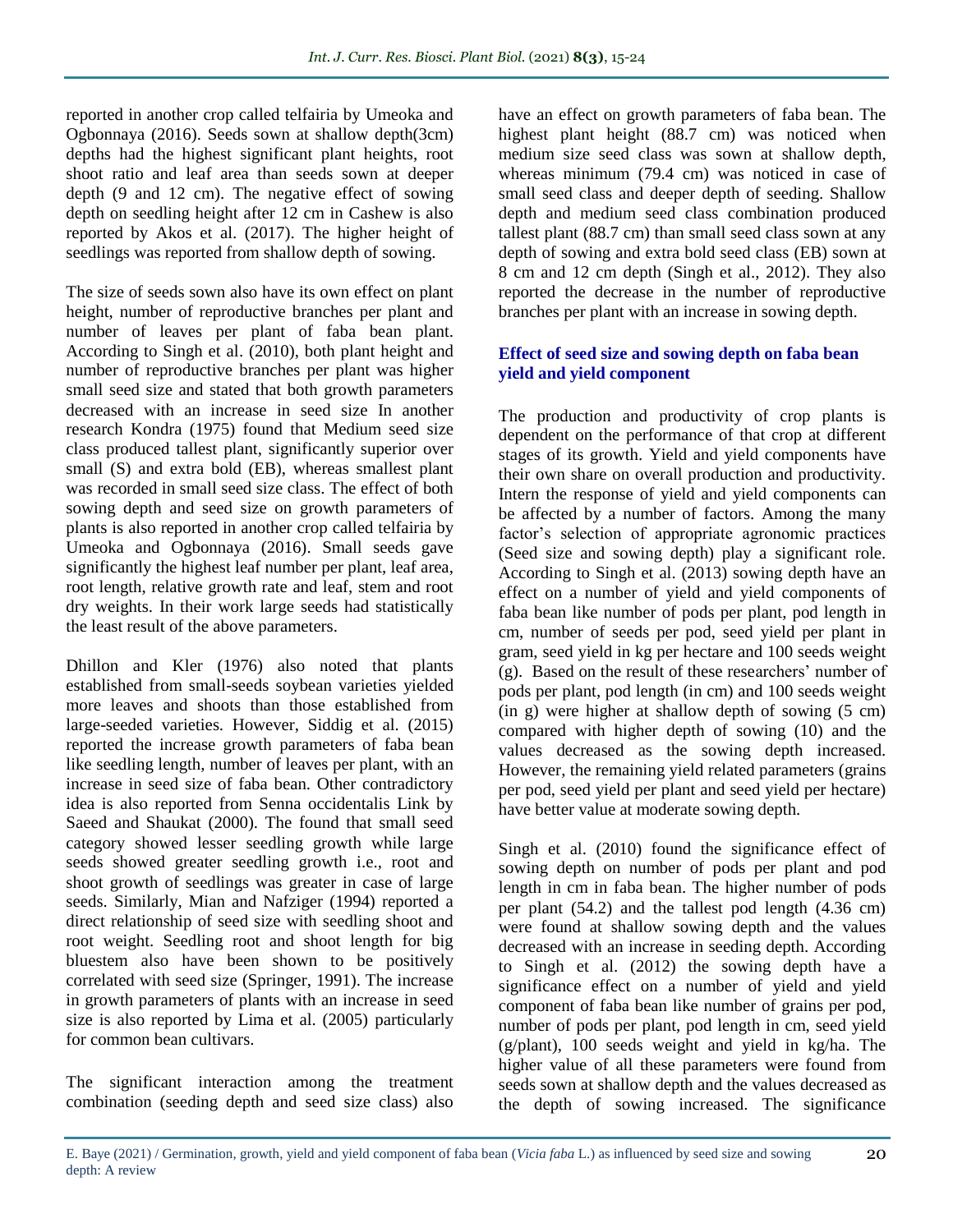difference in yield and yield components of wheat with respect to sowing depth is also reported by Yagmur and Kaydan (2009). Similarly, the number of pods per plant and grain decreased with increasing plant depth soybean as reported by Lawson et al. (2008). In contrary with the report of Singh et al. (2013), Singh et al. (2010) found that with the increase in depth of sowing the number of grains per pod, seeds per plant and seed yield per hector decreased.

Seed size class had also exerted significant impact on number of pods per plant. Number of pod per plant is by and largely governed by its (fava bean) genetic makeup and up to considerable extent. by management practices. Each seed size class is unique and distant from each other. According to Singh et al. (2010) maximum number of pods per plant (52.7) was recorded with small (S) seed size class whereas minimum (33.5) was obtained with extra bold (EB) seed size class. Similarly, Singh et al. (2012) reported a significance effect of seed size on a number of yield and yield component of faba bean like number of grains per pod, number of pods per plant, pod length in cm, seed yield (g/plant), 100 seed weight and yield in kg/ha. These, researchers found that small seed classes gave the highest value of all the parameters.

According to Singh et al. (2012) the interaction of both sowing depth and seed size have a significance effect on a number of yield and yield component of faba bean like number of grains per pod, number of pods per plant, pod length in cm, seed yield (g/plant), 100 seed weight and yield in kg/ha. The interaction effect of both factor (sowing depth and seed size class) showed a significance difference number of pods per plant and pod length in cm in faba bean as reported by Singh et al. (2010). They recorded maximum number of pods per plant (54.2) and 4.32 cm long pod recorded from small seed size class planted at shallow depth of planting. They also stated the value of both parameters decreased as the two factors increased simultaneously. However, the interaction effect of sowing depth and seed size is not significant on a number of yield attributes like number of grains per pod, seeds per plant and seed yield per hector.

# **Conclusions**

Faba bean is one of the widely cultivating food crops in the world that can supply a number of nutritionally important nutrients for the ever-increasing world population. Even though faba bean is called as poor man's meat with its higher protein content its production in the world is not equivalent to its area of coverage due to a number of biotic and abiotic factors. Among the many constraints of faba bean production improper cultural practices (sowing depth, planting density or spacing, seed size, time of sowing or planting), lack of good quality and improved seeds that can lead to sub optimum plant stand and poor yield are some to mention. Naturally variation in seed size has been observed in many crop species among populations, among plants within populations and within single plants including faba bean. The variation seed size has its own effect on the overall production and productivity of faba bean. Additionally, seed size has a strong correlation or interaction with sowing depth of a certain crop plant. Therefore, it is important to select the appropriate seed size and plant accurately in order to achieve good germination, emergence and high plant population. Both seed size and depth of sowing are important in maximizing the potential of seedling emergence and crop yield. Too shallow sowing results in thin germination due to inadequate soil moisture at the top soil layer. On the other hand, deep sowing (e.g. beyond 6 cm) can significantly affect crop emergence and yield. However, this response can vary with variation in seed size and environmental condition. With respect to fava bean different individuals have reported different ideas regarding the effect of seed size and sowing depth on germination, growth and yield of faba bean.

Generally, it can be concluded that seeds sown at shallow depth have responded well almost in all phenological, growth, yield and yield component of faba bean. However, the effect of genotype on the different growth stage of faba bean needs attention.

# **Conflict of interest statement**

Author declares that there is no conflict of interest.

# **References**

- Abraham, T., 2008. Increasing Crop Production through Improved Plant Production. Vol. I. Addis Ababa, Ethiopia.
- Adebisi, M. A., Kehinde, T. O., Salau, A. W., Okesola, L. A., Porbeni, J. B. O., Esuruoso, A. O., Oyekale, K. O., 2013. Influence of different seed size fractions on seed germination, seedling emergence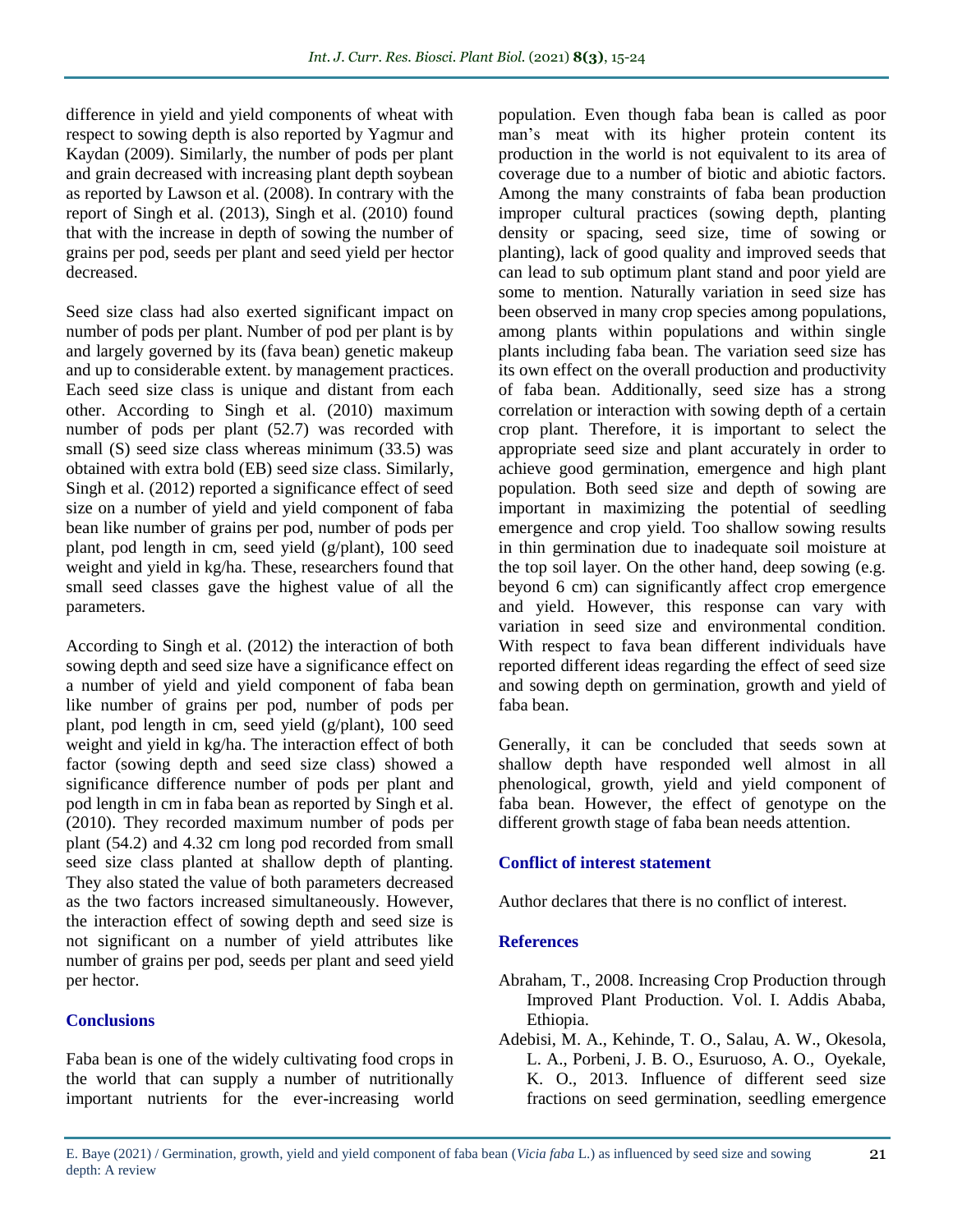and seed yield characters in tropical soybean (*Glycine max* L. Merrill). Int. J. Agric. Res., 8(1): 26-33.

- Agricultural Research in Dry Areas. Addis Ababa, Ethiopia, 3-19 pp. Eco crop, 2014. Eco crop data base. FAO, Rome, Italy.
- Aikins, S.H.M., Afuakwa, J.J., Baidoo, D., 2006. Effect of planting septh on maize stand establishment. J. Ghana Inst. Engineers, 4(2): 20–25.
- Aikins, S.H.M., Afuakwa, J.J., Nkansah, E.O., 2011. Effect of different sowing depths on soybean growth and dry matter yield. Agric. Biol. J. N. Am., 2(9): 1273-1278.
- Akos, I.S., Tagwai, M.Y., Dabo, J., 2017. Effect of interaction between seed size and sowing depth of cashew *Anacardium occidentale* (L.) on seedlings emergence and height under treatment with organic and inorganic fertilizer in Gidan-Waya, Southern Guinea Savanna. Nig. Sci. World J., 12(2): 28-35.
- Alka, M., Swamy, S.L., Bargali, S.S., Singh, A.K., 2010. Tree growth, biomass and productivity of wheat under five promising clones of *Populus deltoides* in agrisilviculture system. Int. J. Ecol. Environ. Sci., 36: 167-174.
- Bhattacharjee, R., Dey, U., 2014. Biofertilizer, a way towards organic agriculture: A review. Afr. J. Microbiol. Res., 8: 2332-2343.
- Bond, D.A., Lawes, D.A., Hawtin, G.C., Saxena, M.C., Stephens, J.S., 1985. Faba bean (*Vicia faba* L.). p. 199-265. In: Summerfield, R.J., Roberts, E.H. (Eds.), Grain Legume Crops. William Collins Sons Co. Ltd., 8 Grafton Street, London, WIX 3LA, UK.
- Brown, P.R., Singleton, G.R., Tann, C.R., Mock, I., 2003. Increasing sowing depth to reduce mouse damage to winter crops. Crop Prot., 22: 653-660.
- Central Statistical Agency (CSA), 2018. Agricultural sample survey. Report on Area and Production for Major Crops (Private Peasant Holdings, Meher Season). Addis Ababa, Ethiopia.
- Cubero, J.I., 1974. On the evolution of *Vicia faba*. Theor. Appl. Genet., 45: 47-51.
- Desbiolles, J., 2002. Optimizing seeding depth in the paddock. Available Oline: http://www.unisa.edu.au /amrdc/Areas/Proj/SeedTrials/seeding\_depth\_article \_Kerribee.pdf
- Dhillon, G. S., Kler, D. S., 1976. Crop production in relation to seed size. Seed Res., 4: 143-155.
- Duke, J.A., 1981. Handbook of Legumes of World Economic Importance. Plenum Press, New York. pp.199-265.
- El-Kholy, A.S.M., Aly, R.M.A., El-Bana, A.Y.A.,

Yasin, M.A.T., 2019. Yield of faba bean (*Vicia faba*, L.) as influenced by planting density, humic acid rate and phosphorus fertilization level under drip irrigation system in sandy soils. Zagazig J. Agric. Res., 4(6A): 1785-1795.

- FAO (Food and Agricultural Organization of the United Nations), 2017. Statistical Pocket Book for World Food and Agriculture. Rome, Italy.
- FAO STAT, 2009. Production Stat: Crops. FAO statistical databases (FAO Stat), Food and Agriculture Organization of the United Nations (FAO), http://faostat.fao.org.
- FAO, 2014. Production Stat: Crops. FAO statistical databases (FAO Stat), Food and Agriculture Organization of the United Nations (FAO), http://faostat.fao.org.
- Hajjar, R, Hodgkin, T., 2007. The use of wild relatives in crop improvement: a survey of developments over the last 20 years. Euphytica, 156: 1-13.
- Hanelt, P., Mettin, D., 1989. Biosystematics of the genus *Vicia* L. (Leguminosae). Annu. Rev. Ecol. Syst., 20: 199-223.
- Hawtin, G.C., Hebblethpiait, P.D., 1983. Background and history of faba bean production. In: Hebblethwaite, P.D. (Ed.) The Faba Bean (*Vicia faba* L.). Buttenvorths, London, U.K. pp.3-22.
- Hodgson, G. L., Blackman, G. E., 1956. Analysis of the influence of plant density on the growth of *Vicia faba* L.: The influence of density on the pattern of development. J. Exp. Bot., 7: 141-165.
- Hojjat, S.S., 2011. Effect of seed size on germination and seedling growth of some lentil genotypes. Int. J. Agric. Crop Sci., 3: 1-5.
- Howe, H.F., Kerckhove, G.A.V., 1980. Nutmeg dispersal by tropical birds. Science, 210: 925-927.
- Indira, E.P., Chand, B.S., Chacko, K.C., 2000. Effect of seed size grading on germination and growth of teak (*Tectona grandis*) seedlings. J. Trop. For. Sci., 12(1): 21-27.
- Janzen, D.H., 1977. Promising directions of study in tropical animal-plant interactions. Ann. Missouri Bot. Garden, 64: 706-736.
- Jensen, E., Peoples, M., Hauggaard-Nielsen, H., 2010. Faba bean in cropping Systems. Field Crops Res., 115: 203-216.
- Karayel, D., Özmerzi, A., 2008. Evaluation of three depth control components on seed placement accuracy and emergence for a precision planter. Appl. Eng. Agric., 24(3): 271–276.
- Kondra, Z. P., 1975. Effects of effects of row spacing, seeding rate and date of seeding of fava beans. Can.
- E. Baye (2021) / Germination, growth, yield and yield component of faba bean (*Vicia faba* L.) as influenced by seed size and sowing depth: A review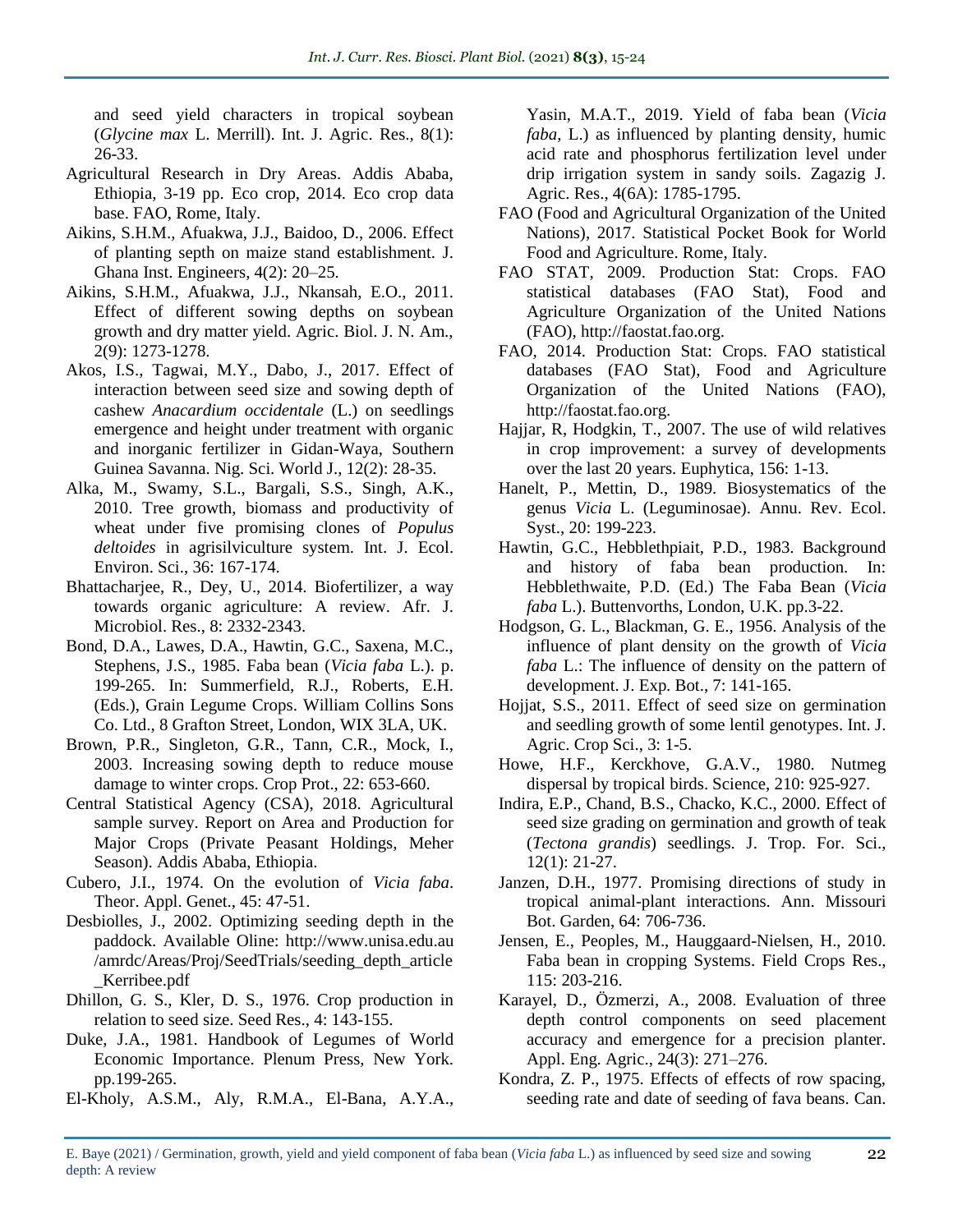J. Plant Sci., 55: 211-214.

- Lafond, G. P., Baker, R. J., 1986. Effects of temperature, moisture stress, and seed size on germination of nine spring wheat cultivars. Crop Sci., 26: 563-567.
- Lamb, K. E., Johnson, B. L., 2004. Seed size and seedling depth influence on canola emergence and performance in the Northern Great Plains. Agron. J., 96: 454-461.
- Lawson, I. Y. D., Mensah, E. A., Yeboah, E. N., 2008. Improving the establishment and yield of soybean through planting depth and land preparation methods in Northern Ghana. West Afr. J. Appl. Ecol., 14: 1-8.
- Leishman, M. R., Wright, I. J., Moles, A. T., Westoby, M., 2000. Evolutionary ecology of seed size. In: Fenner , M. (Ed.). Seeds. The Ecology and Regeneration in Plant Communities. 2nd Edn. CAB Int., New York. pp.31-57.
- Lima, R. E., Santiago, A. S., Araujo, A.P., Teixeira, M.G., 2005. Effects of the size of sown seed on growth and yield of common bean cultivars of different seed size. Braz. J. Plant Physiol., 17(3): 273-281.
- Mahdi, L., Bell, C.J., Ryan, J., 1998. Establishment and yield of wheat (*Triticum turgidum* L.) after early sowing at various depths in a semiarid Mediterranean environ. Field Crops Res., 58: 187- 196.
- Mahdi, L., Bell, C.J., Ryan, J., 1998. Establishment and yield of wheat (*Triticum turgidum* L.) after early sowing at various depths in a semi-arid Mediterranean environment, Field Crops Res., 58: 187–196.
- McVicar, R., Panchuk, D., Brenzil, C., Hartley, S., Pearse, P., Vandenberg, A., 2013. Faba bean. Gov. Saskatchewan, Agriculture, Crops.
- Mian, M.A.R., Nafziger, E.D., 1994. Seed size and water potential effects on germination and seedling growth of winter wheat. Crop Sci., 34: 169-171.
- Muehlbauer, F., Tullu, A., 1997. *Vicia faba* L. Purdue Univ., Cent. New Crops Plants Prod., New Crop Factsheet.
- Murinda, M.V., Saxena, M. C., 1985. Agronomy of faba beans, lentils and chickpeas. In: Saxena, M.C., Verma, S. (Eds.), Proceedings of the International Workshop on Faba Beans, Kabuli Chickpeas and Lentils in the 1980s. ICARDA, 16-20 May, 1983. Aleppo, Syria. pp. 229-244.
- Nabi, G., Mullins, C.E., Montemayor, M.B., Akhtar, M.S., 2001. Germination and emergence of irrigated

cotton in Pakistan in relation to sowing depth and physical proprieties of the seedbed. Soil Till. Res., 59: 33-44.

- Naqvi, H.K., 1984. Cultivation under the Sultans of Delhi c. 1206–1555. Indian J. History Sci., 19: 329– 340.
- NDSU, 2008. Soybean planting depth is critical. http//www.ag.udsu.edu/procrop/syb/sybpdc05.htm.
- Putievsky, E., 1980. Germination studies with seed of caraway, coriander and dill. Seed Sci. Technol., 8: 245-254.
- Roy, S. K. S., Hamid, A., Gia, S. M. M., Hashem, A., 1996. Seed size variation and its effects on germination and seedling vigor in rice. J. Agron. Crop.Sci., 176: 79-82.
- Saeed, S., Shaukat, S. S., 2000. Effect of seed size on germination, emergence, growth and seedling survival of *Senna occidentals* Link. Pak. J. Biol. Sci., 3: 292-295.
- Sahile, S., Fininsa, C., Sakhuja, P.K., Ahmed, S., 2008. Effect of mixed cropping and fungicides on chocolate spot (*Botrytis fabae*) of faba bean (*Vicia faba*) in Ethiopia. Crop Prot., 27: 275-282.
- Schaal, B.A., 1980. Reproductive capacity and seed size in *Lupinus texensis*. Am. J. Bot., 67: 703-709.
- Schillinger, W.F., Donaldson, E., Allan, R.E., Jones, S.S., 1998. Winter wheat seedling emergence from deep sowing depths. Agron. J., 90: 582-586.
- Shahi, C., Bargali, K., Bargali, S.S., 2015. How seed size and water stress effect the seed germination and seedling growth in wheat varieties?. Curr. Agric. Res. J., 3(1): 60.
- Shipley, B., Parent, M., 1991. Germination responses of 64 wetland species in relation to seed size, minimum time to reproduction and seedling relative growth rate. Funct. Ecol., 5: 111-118.
- Siddig, A., Ali, M., Abdellatif Idris, Y., 2015. Effect of seed size and sowing depth on germination and some growth parameters of faba bean (*Vicia faba* L.). Agric. Biol. Sci. J., 1(1): 1-5.
- Singh, A.K., Bhatt, B. P., Sundaram, P.K., Chandra, N., Bharati, R. C., Patel, S. K., 2012. Faba bean (*Vicia faba* L*.*) phenology and performance in response to its seed size class and planting depth. Int. J. Agric. Stal. Sci., 8(I): 97-109.
- Singh, A.K., Bhatt, B.P., Sundaram, P.K., Gupta, A.K., Singh, D., 2013. Planting geometry to optimize growth and productivity in faba bean (*Vicia faba* L.) and soil fertility. J. Environ. Biol., 34: 117-122.
- Singh, A.K., Chandra, N., Bharati, R.C., Dimree, S.K., 2010. Effect of seed size and seeding depth on fava